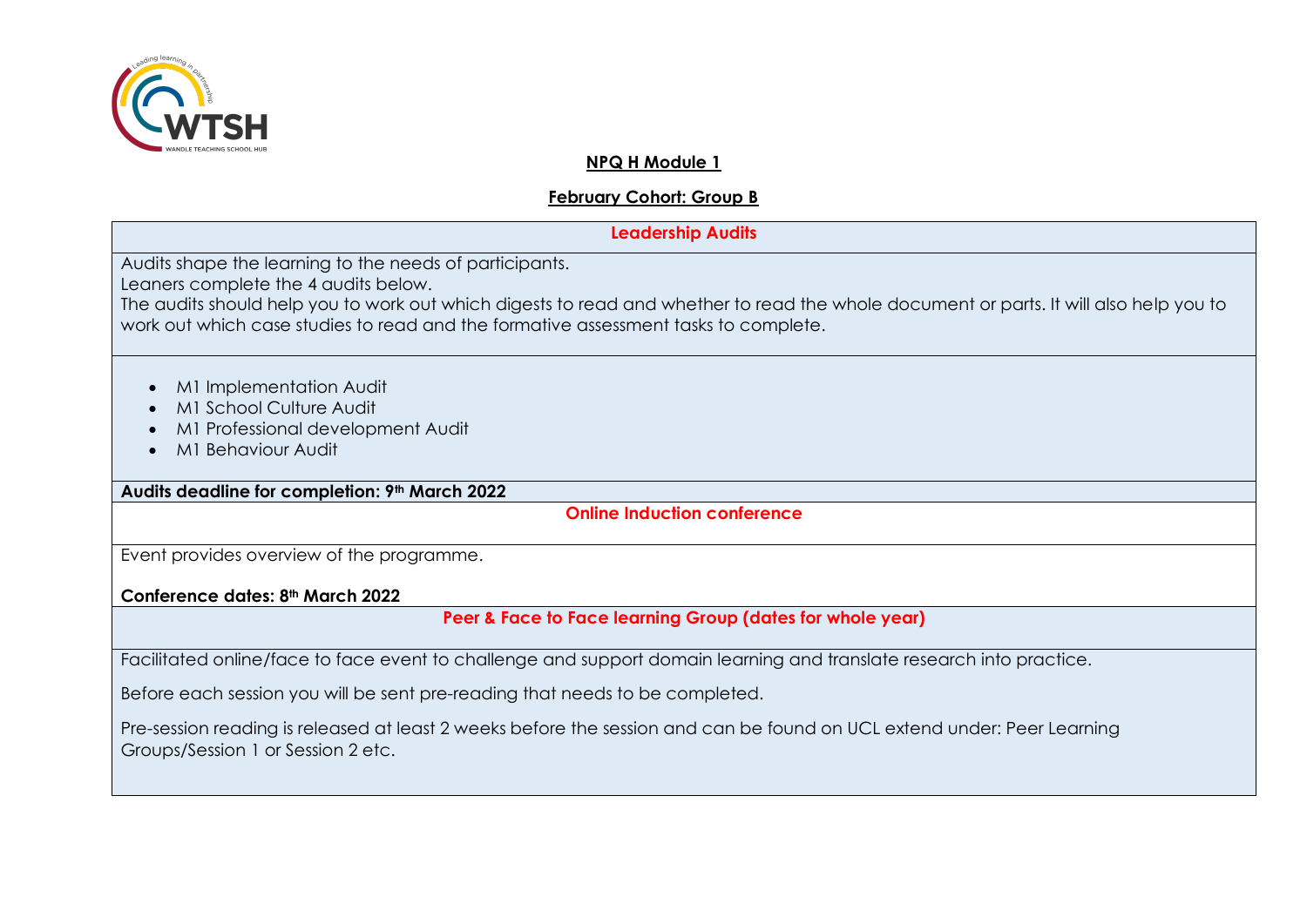

| Delivery Partner Name                                                                                                            | Wandle Teaching School Hub                                                                                        |                         |                                            |  |
|----------------------------------------------------------------------------------------------------------------------------------|-------------------------------------------------------------------------------------------------------------------|-------------------------|--------------------------------------------|--|
| Delivery Partner Lead/Main contact                                                                                               | Denys Wallace                                                                                                     | Strategic lead          | dwallace@wandletshub.org.uk                |  |
|                                                                                                                                  | <b>Katie Colley</b>                                                                                               | <b>Operational Lead</b> | kcolley@wandletshub.org.uk                 |  |
|                                                                                                                                  | Jackie Larrivee                                                                                                   | Administrator           | enquiries@wandlelearningpartnership.org.uk |  |
| Facilitator (s)                                                                                                                  | Helen Shorrock - hshorrock@burntwoodschool.com<br>Alison Jerrard - alison.jerrard@apps.ricardslodge.merton.sch.uk |                         |                                            |  |
| Venue for NPQH Delivery                                                                                                          | All face to face sessions will be held at Burntwood School, Burntwood Lane, London SW17<br>0AQ                    |                         |                                            |  |
| <b>Induction Conference</b>                                                                                                      | 8 <sup>th</sup> March, Virtually                                                                                  |                         |                                            |  |
| Face to Face Session 1                                                                                                           | $09:30 - 15:30$<br>23.06.22                                                                                       |                         | Venue: Burntwood School                    |  |
| Face to Face Session 2                                                                                                           | $09:30 - 15:30$<br>12.01.23                                                                                       |                         | Venue: Burntwood School                    |  |
| Face to Face Session 3                                                                                                           | 20.04.23<br>$09:30 - 15:30$                                                                                       |                         | Venue: Burntwood School                    |  |
| Virtual peer Learning Group 1                                                                                                    | 10.03.22<br>15:00 - 17:00                                                                                         | Online                  |                                            |  |
| Virtual peer Learning Group 2                                                                                                    | 15:00 - 17:00<br>29.09.22                                                                                         | Online                  |                                            |  |
| Virtual peer Learning Group 3                                                                                                    | 15:00 - 17:00<br>24.11.22                                                                                         | Online                  |                                            |  |
| Virtual peer Learning Group 4                                                                                                    | 09.03.23<br>$15:00 - 17:00$                                                                                       | Online                  |                                            |  |
| Links to online training will be sent 1 week before the training occurs and a reminder will be sent the day before the training. |                                                                                                                   |                         |                                            |  |
|                                                                                                                                  |                                                                                                                   |                         |                                            |  |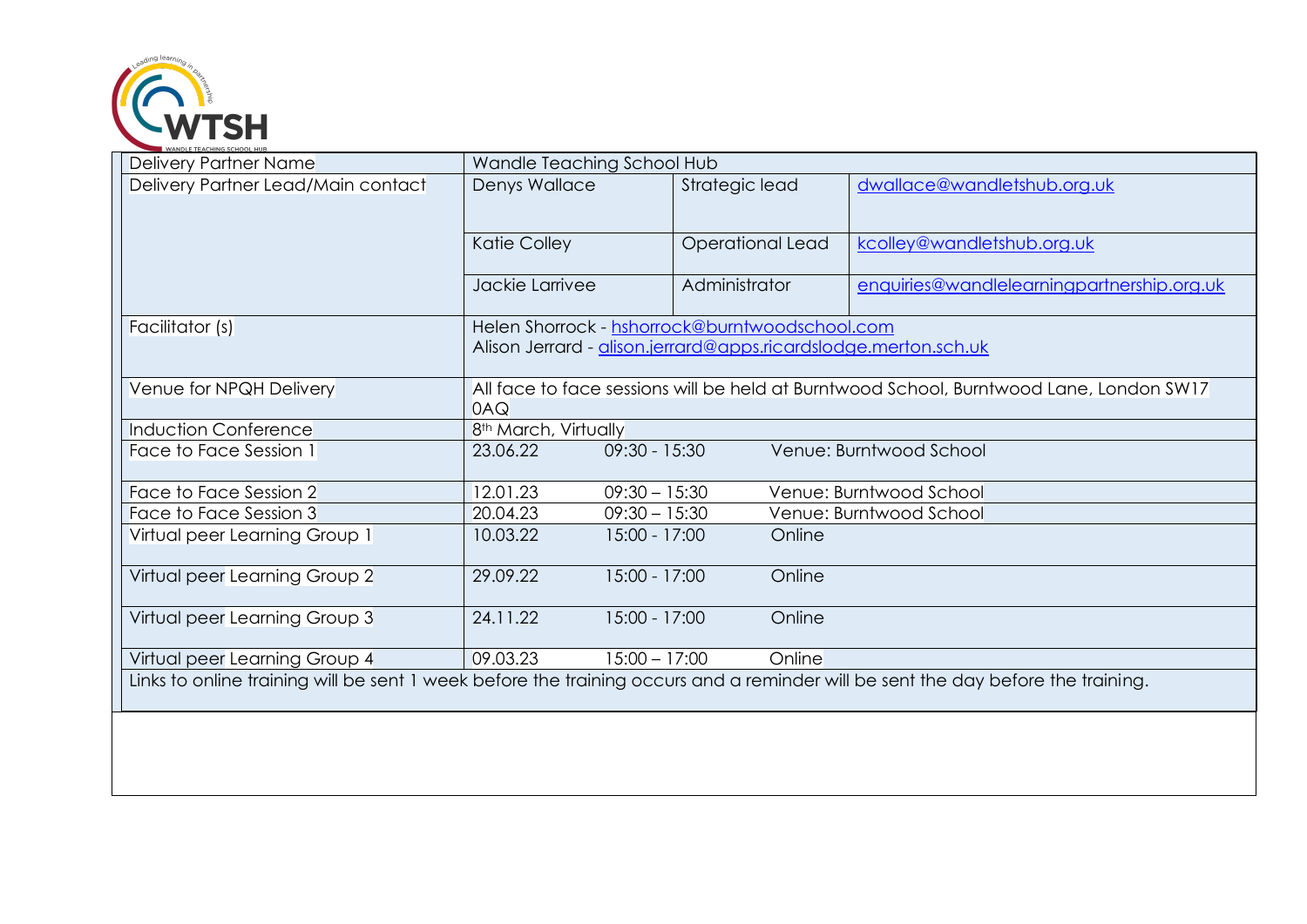

# **Online Self-directed study (8 hrs)**

Read both the implementation and other domain digests. The audits should help you to work out if you need to read the whole of the digests or just parts. Then pick which case studies to look at – again be guided on the results from your audit.

- M1 Implementation Domain Digest
- M1 School culture Domain Digest
- M1 Professional Development Domain Digest
- M1 Behaviour Domain Digest
- M1 Implementation Case Studies
- M1 School Culture Case Studies
- M1 Professional Development Case studies
- M1 Behaviour Case Studies

**Self-directed study deadline for completion: 15th May 2022**

**Learning Journal & Formative Assessment tasks (2hrs)**

Reflection on learning from induction conference, self-directed learning, formative assessment tasks, work- based learning and peer learning groups.

Pick at least 2 formative assessment tasks to complete out of all the available formative assessment tasks in all of the personal learning journals. (You will need to complete 8 by the end of the course)

The Formative Assessment Tasks completed can be done from any of the personal learning journals, depending on the need identified in the audits.

Options are:

- M1 Implementation Personal learning journal
- M1 School culture Personal learning journal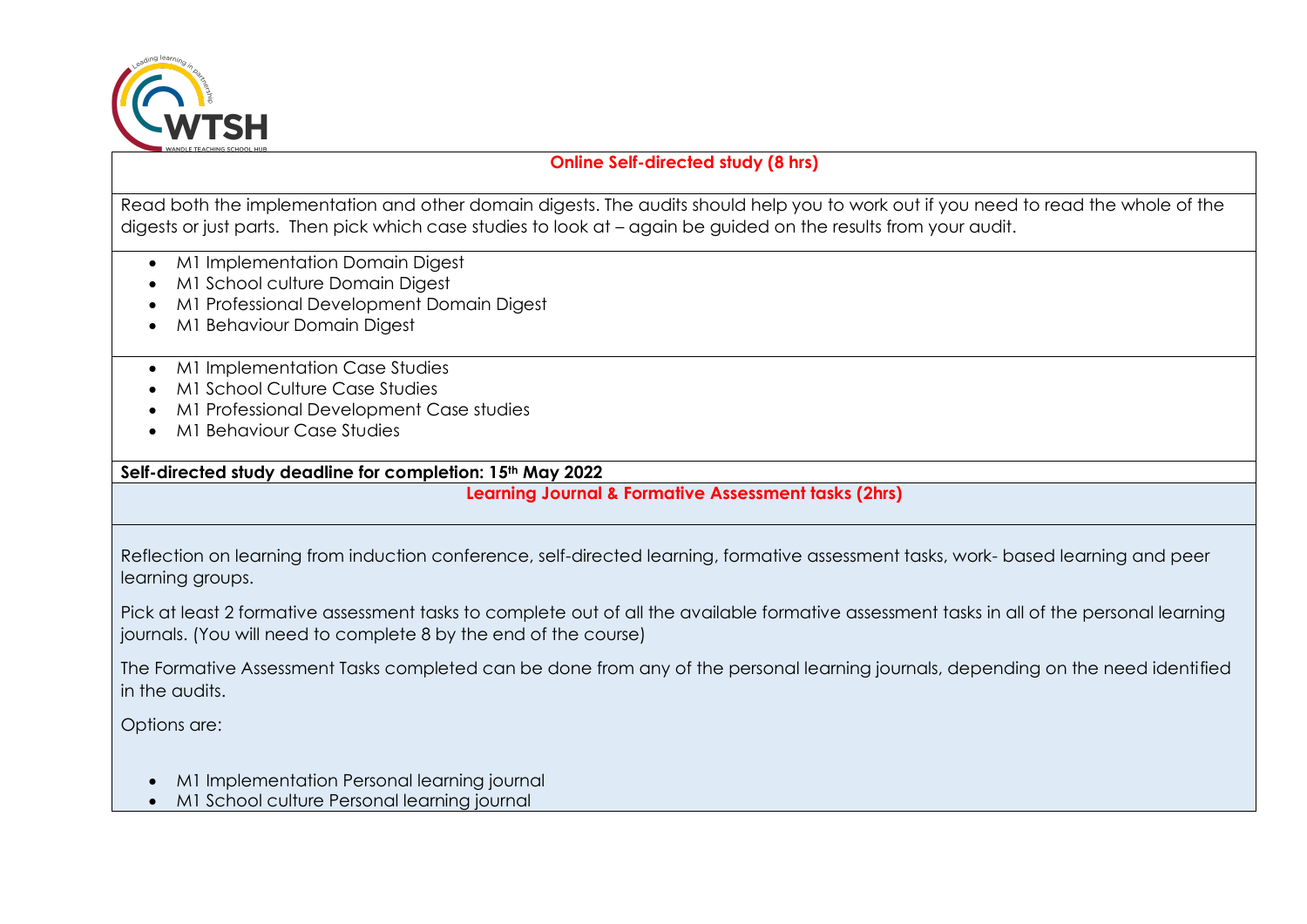

- M1 Professional Development Personal learning journal
- M1 Behaviour Personal learning journal

**Deadline for completion: 15th May 2022**

## **Line Manager/ Mentor check-in**

Line Managers meet with NPQ participants and complete Appendix 1 in google form: [https://docs.google.com/forms/d/1leqP](https://docs.google.com/forms/d/1leqP-cHPZMnECMkuptTprfsFcEkLDRrCFRJAhKJQMWE/edit?usp=sharing)[cHPZMnECMkuptTprfsFcEkLDRrCFRJAhKJQMWE/edit?usp=sharing](https://docs.google.com/forms/d/1leqP-cHPZMnECMkuptTprfsFcEkLDRrCFRJAhKJQMWE/edit?usp=sharing) to check and confirm participant's progress.

(Please copy and paste the link into your browser if you have any issues opening the link)

**Line manager deadline for completion: 17th June 2022**

## **Implementation Project**

Work-based reflective learning integrating research with practice and aligned to the EEF process model for school improvement. It is not assessed or handed in. Line managers check progress of implementation project in line manager meetings.

Documents to assist with writing the implementation project:

- Implementation checklist
- Implementation Guidance report
- Implementation Plan template

## **Deadline: ongoing throughout NPQ and beyond**

## **Future deadlines:**